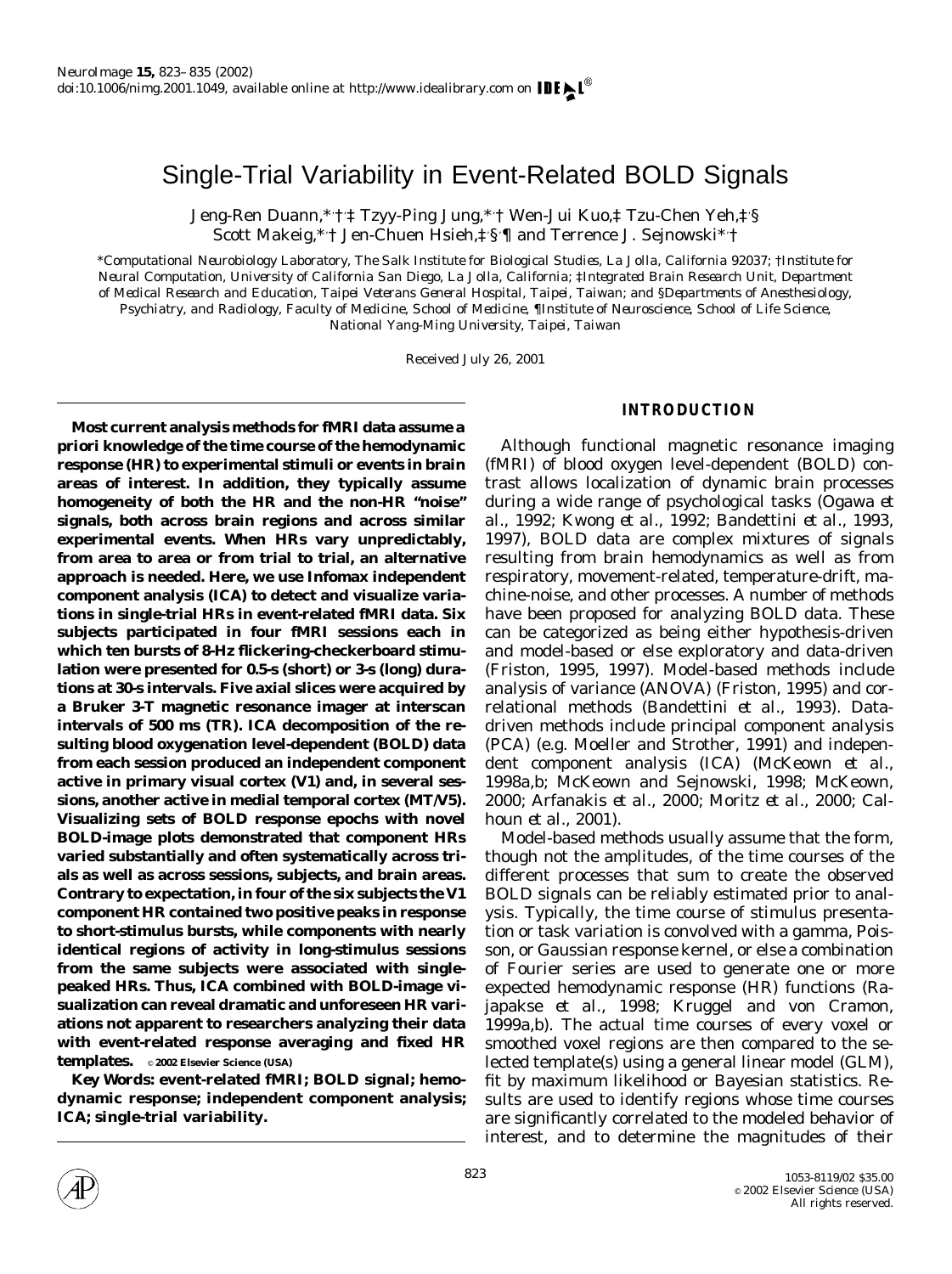model-related activation (Josephs *et al.*, 1997; Zarahn *et al.*, 1997; Friston *et al.*, 1998; Rowe, 2001). Genoveses *et al.* (1997) modeled observed BOLD signals by the sum of baseline, drift, activation, and noise components and then applied hypothesized template functions to the modeled activation component. However, all these methods assume that the HR time course is constant across stimulus or task events and, often, across brain areas, stimulus parameters, sessions, and subjects.

Hypothesis-driven methods may be problematic, however, when the HR time courses of interest are not stable and/or cannot be modeled with certainty prior to the analysis. For instance, recorded fMRI signals consist of changes in oxygenated hemoglobin concentration both in the capillary bed of each local cortical area and in its venous drainage (Gjedde, 1997). Since the drainage compartment may be located some distance from the capillary compartment, it may have a somewhat different BOLD time course (Frahm *et al.*, 1994; Lee *et al.*, 1995; Kansaku *et al.*, 1998) making it difficult to construct single accurate *a priori* HR template. Variations in HR peak latency of up to 4 s in different brain regions are also reported, without current physiological explanation (Aguirre *et al.*, 1998). In general, therefore, the basic model of the HR as a passive lowpass filter has limited validity for fMRI research.

Some research groups have begun to search for new, more flexible template-based methods for extracting accurate fMRI time courses or for data-driven methods for adjusting *a priori* HR models to the data. Williams *et al.* (2000) used orienting responses (event-related changes in heart rate, EEG desynchronization, eye movement, and skin conductance) to refine their HR model. Andino *et al.* (2000) utilized Renyi numbers of time/frequency representations on clusters of voxel time courses to measure signal complexity and taskrelated information content. Clare *et al.* (1999) demonstrated an ANOVA method data that calculates the ratio of the variance of the averaged data set to the variance of the unaveraged data for each voxel. This ratio, they reasoned, should be significantly higher for activated voxels. Their method assumes that the BOLD signals of "nonactivated" voxels are wholly unaffected by the time locking events. Although all the above methods may use less rigid assumptions about HR wave shape and timing than simple correlation methods, they still assume that the same HR is evoked in each trial and model trial-to-trial variability as statistical noise.

PCA, the best-known data-driven algorithm, is often employed to reduce the dimensionality of fMRI data. However, individual PCA components are necessarily both spatially and temporally uncorrelated, making them unlikely to represent functionally distinct brain systems. Rotation methods such as Varimax and Promax (Hendrickson and White, 1966; see Makeig *et al.*, 2000) might be used to relax the rigid orthogonality constraint, but their use for fMRI analysis has not been explored and the relevance of their underlying assumptions to fMRI signals may also be questioned.

McKeown and colleagues (1998a,b, 1998) reported a less artificially restrictive data-driven method, ICA, for blind source separation of many types of activity from fMRI data based on an information–maximization (Infomax) algorithm of Bell and Sejnowski (1995). Components found by ICA applied to fMRI data are spatially maximally independent of one another, though their time courses may be correlated. This approach is compatible with the well-established principle of functional brain modularity (different parts of the brain do different things) and is capable of distinguishing signal sources with slightly differing time courses.

ICA attempts to decompose the entire fMRI data set into component activities associated with fixed spatial distributions. Variability in the data is modeled as a sum of deterministic processes with maximally independent spatial distributions. McKeown *et al.* (1998b) showed that ICA can identify and distinguish activity in brain regions having consistently task-related HRs from those whose HRs are only transiently task-related. ICA can also isolate other metabolic and artifactual processes, such as radiofrequency (RF) noise, subject movements and arterial pulsations in fMRI data, allowing their removal prior to further analysis (Jung *et al.*, 2001a,b). This paper demonstrates that ICA, applied to event-related fMRI paradigms, can reveal BOLD processes having novel and highly variable HRs, even in simple sensory response paradigms, allowing detailed examination of HR variations across trials, sessions, sites, and subjects.

## **METHODS**

## *Subjects*

Two male and four female subjects (ages  $22 \pm 3$ years, mean  $\pm$  SD) were recruited from the academic environment of the National Yang-Ming University in Taipei, Taiwan. Each subject had normal or correctedto-normal vision. Written informed consent was obtained from each subject prior to the experiment.

## *Experimental Protocol*

An overview of the experimental design is shown in Fig. 1. An 8-Hz flickering visual checkerboard stimulus was used to trigger HRs. Each 5-min experimental session consisted of ten 30-sec epochs beginning with a burst of visual stimulation. The 30-s stimulus onset asynchrony (SOA) was chosen to minimize the possibility of HR overlap (Buckner, 1998; Buckner *et al.*, 1998a,b; Dale, 1999). In periods between stimulus bursts, subjects were requested to fix their eyes on a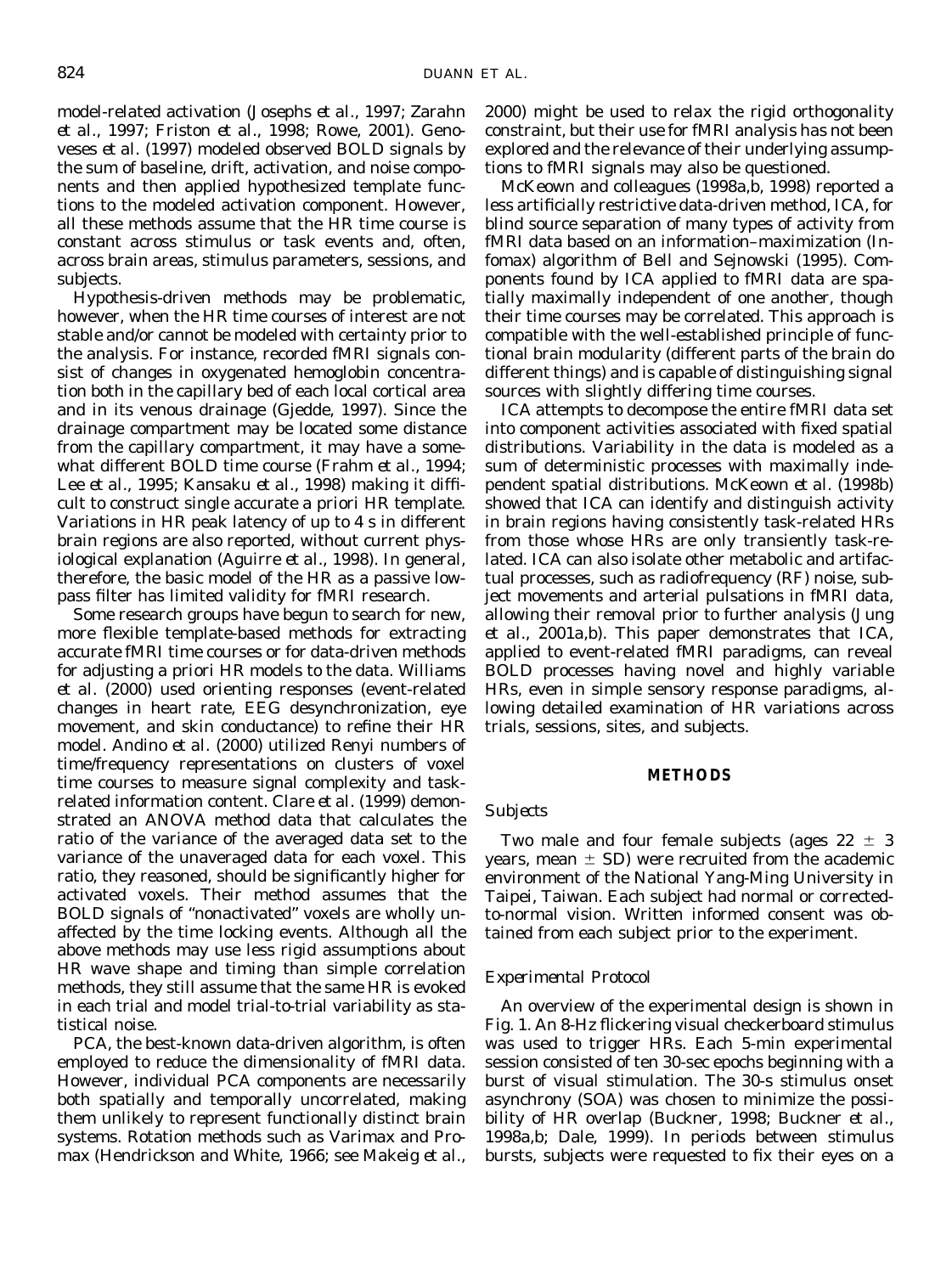

**FIG. 1.** Experimental paradigm. Visual 8-Hz flickering-checkerboard stimuli were presented at the beginning of each 30-s epoch. Stimulus duration was 0.5 s in short-stimulus sessions and 3 s in long-stimulus sessions. Each session comprised ten 30-s epochs. Six subjects participated in two short-stimulus and two long-stimulus sessions.

red crosshair displayed in the center of visual field. Visual stimuli were presented through back projection from an LCD projector onto a white screen. Subjects lay on their backs in the bore of the scanner and viewed the screen through eyeglasses containing an angled mirror in front of each eye. In short-stimulus (SS) sessions, stimulus burst duration was 0.5 s; in longstimulus (LS) sessions, burst durations were 3 s. Each subject participated in two LS and two SS sessions whose order was counterbalanced over sessions and subjects.

#### *Image Acquisition*

fMR images were obtained by a 3-T Medspec 30/100 scanner (Bruker Medizintechnik GmbH, Ettlingen, Germany) at the Integrated Brain Research Unit (IBRU) of Taipei-Veterans General Hospital, Taipei, Taiwan. Five axial slices were acquired using an echoplanar imaging (EPI) protocol (TR = 500 ms; TE = 70  $\,$ ms; flip angle = 90°; matrix = 64  $\times$  64; FOV = 250  $\times$  $250$  mm; slice thickness  $=5$  mm with 2-mm gap). For better visualization of the active brain areas, 256  $\times$ 256 T1-weighted images with the same slice position and field of view as the functional images were acquired at the end of the four experimental sessions.

#### *Data Preprocessing*

The obtained fMRI images were first subjected to a slice time-alignment process to minimize image intensity inhomogeneity arising from differences in slice image acquisition timing. In this process, data from individual slices were first interpolated with ideal lowpass interpolation in time. Then, the data were sampled at a single set of time points separated by the original 500-ms TR. If left uncorrected, the staggered acquisition times for the different slices might have introduced variability and timing bias into the recovered HRs (Aguirre *et al.*, 1998). The time-realigned fMRI images were then stripped of off-brain voxels by thresholding intensity histograms of the structural images. This process reduced data size by more than 78% (to  $4400 \pm 680$  within-brain voxels). Independent component analysis was then applied to BOLD-signal time series of within-brain voxels to separate the data into a sum of activity in maximally independent brain maps and find the associated BOLD-signal time courses.

## *Independent Component Analysis*

In any analysis of fMRI data using a linear model, the time course of each brain or nonbrain voxel is considered to be the sum of a number of defined or undefined time courses expressed with differing strengths (and, possibly, polarities) across the space of voxels. Some linear models also assume that each voxel time course contains some level of independent and identically distributed noise, often modeled as Gaussian (Friston *et al.*, 1995; Rowe, 2001). Sources of the constituent activities include ongoing and task-related hemodynamic changes, blood or central spinal fluid (CSF) flow patterns, and subject movements and machine artifacts. In linear decomposition theory, these activity sources are considered to represent different "component processes," each having a unique time course and spatial extent, that produce simultaneous changes in the fMRI signal at the individual signalspace voxels (McKeown *et al.*, 1998a,b; McKeown and Sejnowski, 1998). In ICA, the component processes are assumed to sum to the measured signals, without prespecified noise terms, though some components may in fact include or represent one or more types of "noise" in the data.

Each fMRI component is represented by a spatially fixed three-dimensional "component map" (the weight for each voxel) and a single associated activity time course. ICA produces component maps that are maximally spatially independent. This means that the collection of voxel weights in each component map is maximally independent of the voxel weights for all the other component maps or, equivalently, that the map weights of any component contain minimal information about the weights of any other map. Note that for fMRI data, in which the number of time points is typically much smaller than the number of spatial voxels, spatial independence is assumed (McKeown *et al.*, 1998a), whereas in other time series applications of ICA, such as electroencephalographic (EEG) decomposition, the desired components are assumed to have independent time courses (Makeig *et al.*, 1996). The number of independent components of an fMRI data set separated by spatial ICA, therefore, is at most equal to the number of time points in the data. However, when ICA is applied to a lower-dimensional principal subspace of the data, the number of components is equal to the dimensions of the subspace.

At each acquisition time, *t,* the total measured signal at each voxel is considered to be the sum of the com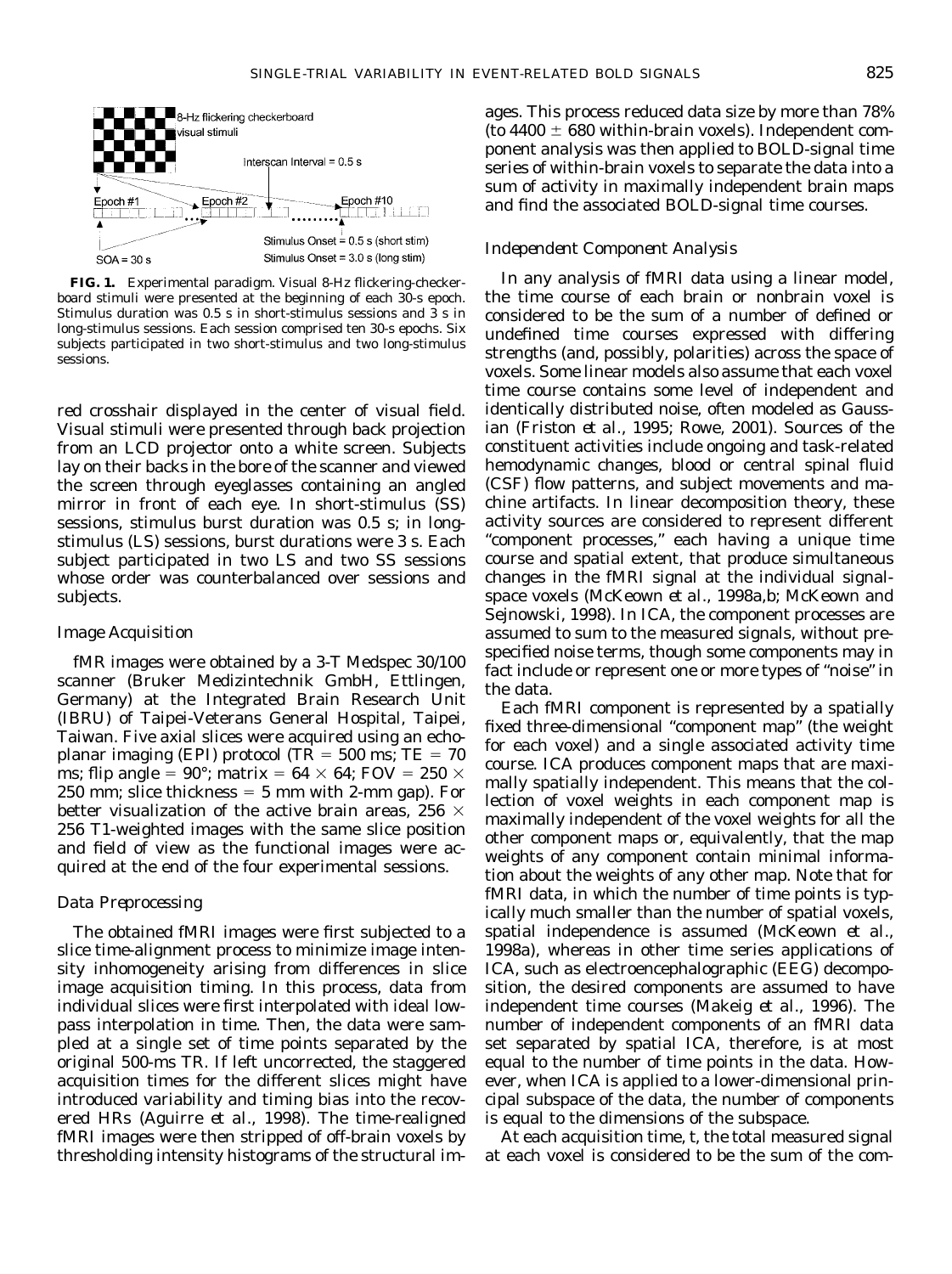ponent activities, at time *t,* of each component time course weighted by the voxel's strength in the respective component maps (see McKeown *et al.*, 1998b, for further discussion). Using Infomax ICA, we can determine an unmixing matrix, *W,* and spatially independent component activations, *M,*

$$
M = W X, \tag{1}
$$

where  $X$  is the  $T$  (times) by  $V$  (voxels) matrix of  $T$ BOLD signals, *W* is *C* (components) by *T* (times), and *M* is *C* by *V.* When *W* is invertible (as is always the case when *X* has rank *T*), we may write

$$
X = W^{-1}M.
$$
 (2)

A useful interpretation of Eq. (2) is that the columns of  $W^{-1}$  represent the time course of each component map in the data. That is, each component's contribution to the BOLD signal at each voxel is the product of the component time course value and the voxel's weight in the component map. When *W* is not full rank (e.g., in principal subspace decomposition), the Moore– Penrose pseudo-inverse of *W* is used in (2).

Although extended Infomax (Girolami, 1998; Lee *et al.*, 1999) is capable of finding components whose maps have nonnegligible weights in a large portion of the voxels, reports to date have found that independent BOLD components have relatively small regions of nonnegligible weight values. This tendency is reflected as a positive kurtosis of the component map weight distribution allowing making unnecessary the use of extended Infomax (McKeown *et al.*, 1998b). When some maps (i.e., rows) of *M* are replaced with zeros, the resulting  $X_0 = W^{-1}M_0'$  is the back-projection into the original BOLD signal voxel space of the remaining (nonzero) component(s).

The ICA unmixing matrix for each fMRI session was computed using a binary version of the *runica()* routine (available online in MATLAB and binary form) of Makeig *et al.* (1998). PCA preprocessing was applied to reduce the dimension of training data set from 600 (the number of time points) to 50 (i.e., ICA was applied to the 50-dimensional principal subspace of the data). The PCA reduction preserved 96% of the original signal variance. The initial value of the *runica()* learning rate (size of step to reduce weight in each iteration) was 0.0001; block size (number of data points chosen randomly in each iteration) was 34. Default values were used for other parameters. The complete procedure (including preprocessing) required 30 min on a 500-MHz Pentium 4 machine.

Hereafter the ICA training converged, (i.e., the unmixing matrix was determined within the preset tolerance), the spatially independent component maps were derived by Eq. (1). Each component map (row of *M*) was then normalized by subtracting its mean from each voxel and dividing by the standard deviation of the map weights. The voxels with *z* values above a heuristic threshold  $(|z| > 2)$  were considered to comprise the component map or region of activity (ROA). We used quadratic normalization for heuristic purposes only, without assuming precise probabilistic implications, as the map weight distributions returned by ICA were always super-Gaussian. The threshold we chose (|*z*| 2) appeared to give good results. Better motivated selection of threshold criteria is an important subject for future research.

To study the relationship between the component time courses derived by ICA and the time courses of relevant voxels in the raw data, we derived a positive ROA-mean time course for each component of interest by computing the unweighted average of the raw BOLD time courses of the positive-weighted  $(z > 2)$ voxels in the component ROA.

# *Talairach Normalization*

To visualize the ROA of each component within the high-resolution structural image, and to compare ROAs across subjects, the structural images and component maps were normalized to the standard Talairach space using statistical parametric mapping (SPM) software from the SPM99b package (Friston *et al.*, 1995). Selected active component maps were then overlaid onto the structural images using the *slice\_display()* routine developed by M. Brett for SPM environment (see Fig. 2). The coordinates in Talairach space of active brain areas were obtained by locating the voxel with the largest *z* value in each component ROA voxel cluster of interest. The Brodmann area(s) of the ROA cluster were determined from an online atlas (Lancaster *et al.*, 2000). Because of the variability of HRs in different brain areas and subjects, we selected ICA components for further analysis based on their ROA rather than their time course. Components with positive ROAs located in Brodmann areas (BA) 17 and 19 could be selected automatically for further visualization and comparison.

## *BOLD Image Plots*

To display the time course of BOLD activity in a session, we used a new visualization tool we call the "BOLD-image" plot after a similar plotting method, the "ERP image," for event-related EEG data visualization (Jung *et al.*, 2001a,b; Makeig *et al.*, 2000). The time course of activation of each component was first converted to regional percent signal change (RPSC) by dividing the positive ROA-mean back-projected component time course by the positive ROA-mean BOLD signal level. For visual convenience, the 10 single-trial HRs were then smoothed with a two-trial wide moving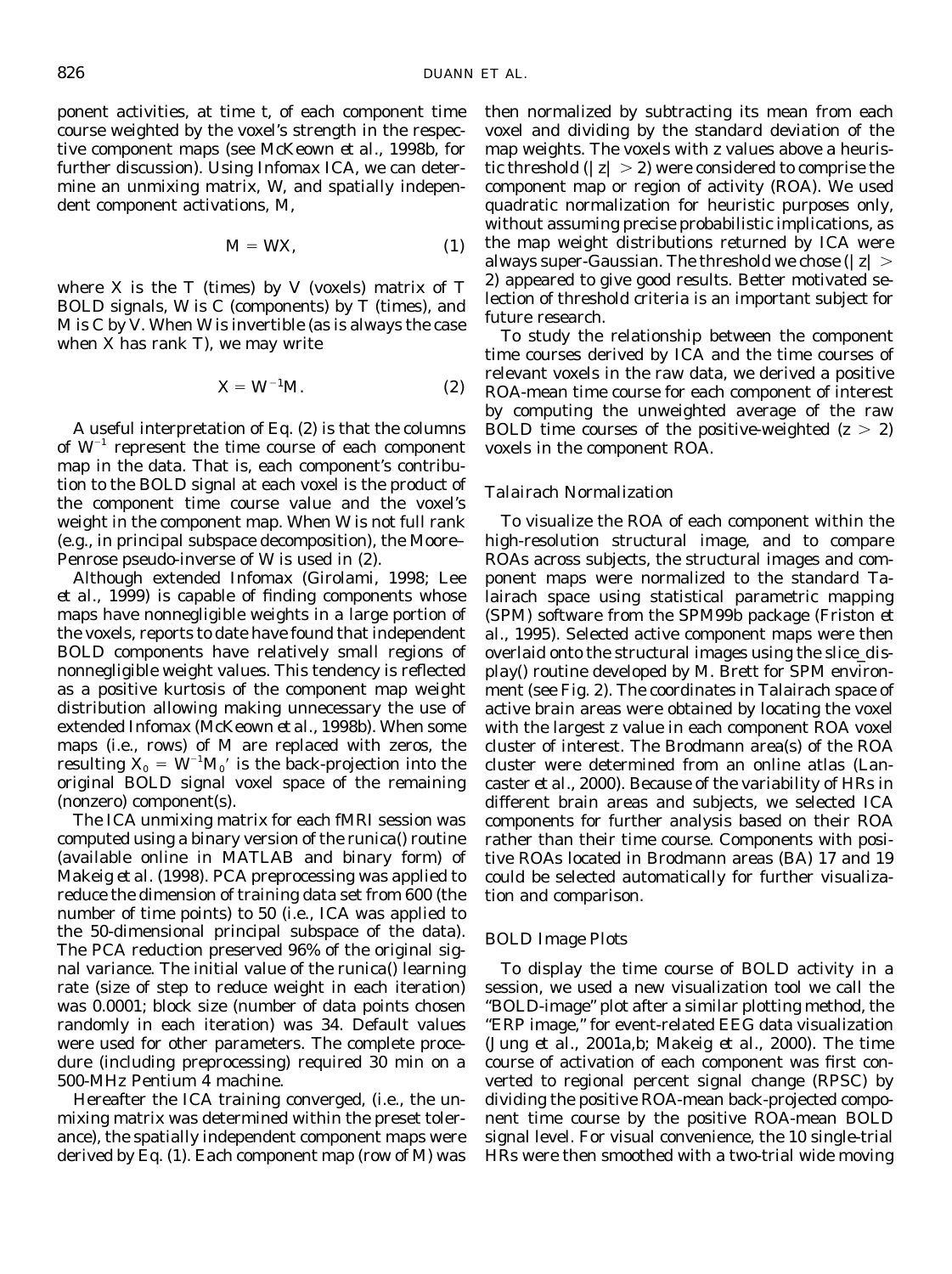#### **TABLE 1**

The Coordinates in Talairach Space of the Voxel with Maximal *z* Value in the V1 (BA17) Component Maps

| Subject          | <b>Session</b> | Coordinates (L/R, mm) |             |                  |                                 |                      |
|------------------|----------------|-----------------------|-------------|------------------|---------------------------------|----------------------|
|                  |                | $\boldsymbol{X}$      | У           | $\boldsymbol{Z}$ | Significance (L/R)<br>$Z$ score | Comp. index<br>(L/R) |
| 1 <sup>a</sup>   | SS1(1)         | $-18/16$              | $-78/-80$   | 6/6              | 6.10/4.04                       | 25/25                |
|                  | SS2(2)         | $-8/6$                | $-88/-82$   | 4/12             | 6.47/3.73                       | 25/25                |
|                  | LS(3)          | $-4/12$               | $-90/-82$   | $-6/6$           | 4.00/5.48                       | 43/43                |
| $\boldsymbol{2}$ | SS1(1)         | $-4/$                 | $-90/$      | $-4/$            | $4.36/-$                        | 16/                  |
|                  | SS2(4)         | $-4/10$               | $-90/ -92$  | $-4/-2$          | 5.71/4.87                       | 22/22                |
|                  | LS1(2)         | $-4/12$               | $-90/-88$   | $-4/4$           | 6.87/4.33                       | 29/48                |
|                  | LS2(3)         | $-8/8$                | $-92/-80$   | 4/12             | 7.03/4.86                       | 49/18                |
| 3                | SS1(2)         | $-10/8$               | $-88/-80$   | 4/12             | 3.58/4.52                       | 50/50                |
|                  | SS2(3)         | $-/-$                 | $-/-$       | $-/-$            | $-/-$                           | $-\prime -$          |
|                  | LS1(1)         | $-6/14$               | $-102/-94$  | $-2/4$           | 4.67/5.53                       | 9/9                  |
|                  | LS2(4)         | $-22/8$               | $-94/-76$   | $-8/12$          | 4.63/3.19                       | 21/8                 |
| $\boldsymbol{4}$ | SS1(1)         | $-2/8$                | $-82/-94$   | 12/0             | 3.87/4.56                       | 47/47                |
|                  | SS2(4)         | $-4/4$                | $-82/-88$   | 12/6             | 7.08/5.75                       | 36/36                |
|                  | LS1(2)         | $-4/8$                | $-92/-98$   | 2/0              | 5.28/7.64                       | 18/18                |
|                  | LS2(3)         | $-8/8$                | $-98/ - 96$ | 0/0              | 10.90/8.65                      | 36/36                |
| 5                | SS1(2)         | $-12/2$               | $-88/ - 88$ | 4/4              | 7.19/8.74                       | 42/42                |
|                  | SS2 (4)        | $-14/12$              | $-94/-90$   | $-12/-10$        | 2.65/3.56                       | 10/23                |
|                  | LS1(1)         | $-2/2$                | $-86/-88$   | 4/4              | 6.12/9.12                       | 28/28                |
|                  | LS2(3)         | $-2/2$                | $-84/-84$   | 4/4              | 6.97/10.82                      | 45/45                |
| 6                | SS1 (1)        | $-14/4$               | $-78/ -88$  | 10/8             | 5.72/3.34                       | 39/39                |
|                  | SS2(4)         | $-14/22$              | $-78/ -94$  | $10/-8$          | 5.14/4.36                       | 31/24                |
|                  | LS1(2)         | $-14/24$              | $-78/ -96$  | 10/28            | 5.14/4.74                       | 44/21                |
|                  | LS2(3)         | $-2/14$               | $-90/-92$   | 0/0              | 3.50/5.08                       | 46/46                |

*Note.* For each subject, the structural and *z*-value images were normalized to Talairach space for labeling the active brain areas. The number in parentheses in the "Session" field indicates the session number (1st through 4th). L/R, left or right hemispheres. The coordinates were in mm.

*<sup>a</sup>* Only three sessions acquired for Subject 1.

window applied separately, to each time point in the HR epoch. The smoothed component time courses in the 10 trials were then represented as a series of 10 horizontal bars variably colored according to the RPSC value at each time point. Finally, the 10 bars were stacked in trial order to form a BOLD image (Fig. 2b). For convenience, the average HR time course in the 10 trials was computed and drawn below the BOLD image. BOLD image-plots can effectively visualize the variability across trials of single voxel, region-of-interest (ROI) or component ROA time courses from eventrelated paradigms, providing clear visualization of response stability and variability across trials or sessions.

## *Reproducibility within Subjects*

Within the same subject, the percent overlap ratio (POR) of the positive ROAs of similar components in two different sessions was derived as

### $POR = 100$

$$
\times N(ROA_1 \cap ROA_2) / \sqrt{N(ROA_1) \times N(ROA_2)},
$$
 (3)

where *N*(*S*) is the number of elements in set *S,* and  $ROA_1$  and  $ROA_2$  are the sets of voxels in the positive ROAs of the two components or sessions. The  $\cap$  operator measures the common voxels appear in both ROA<sub>1</sub> and ROA<sub>2</sub> and operator  $\times$  gives the product of the number of voxels in  $ROA<sub>1</sub>$  and  $ROA<sub>2</sub>$ . POR can be used to measure, for example, the percentage of active voxels in a component ROA from one session decomposition that are also in the ROA of a component from the another session decomposition. Presumably, if a brain region exhibits spatially coherent activity in different sessions, ICA should be able to find the same active component map in each session. Consequently, the overlap ratio can be used to estimate the reproducibility of an ICA component across sessions.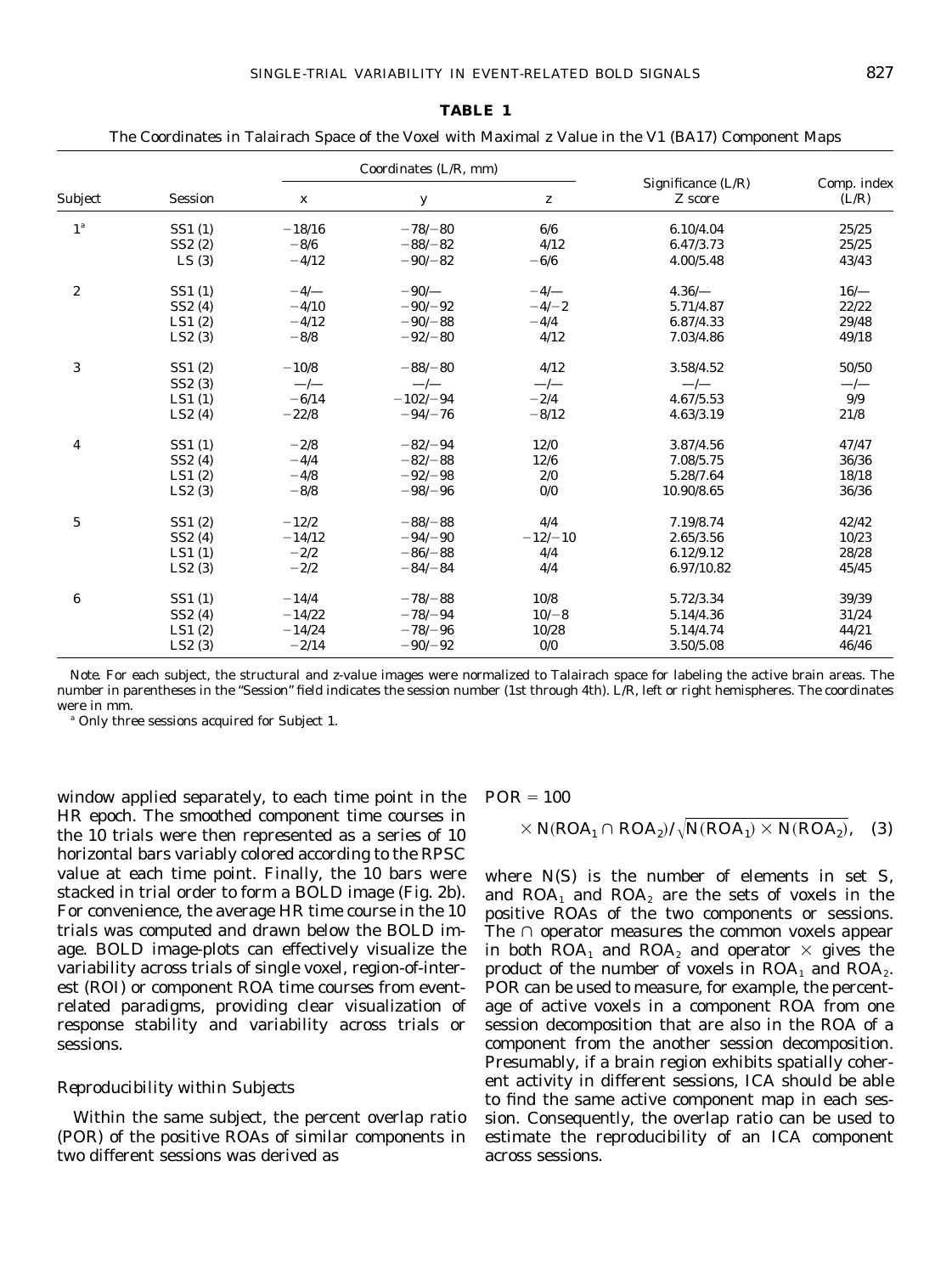

**FIG. 2.** BOLD image of an independent component active in V1. It shows: (a) the component region of activity (ROA) for component IC28 from the decomposition of a long-stimulus session from Subject 1. Note the regions of positive (red) and negative (blue) activity. (b) A BOLD-image plot of the IC28 time course; and (c) the IC28 positive-ROA mean BOLD time course of voxels in the IC28 positive ROA (black trace), plus the mean IC28 time course (red trace) determined by back-projecting the ICA component to the positive ROA.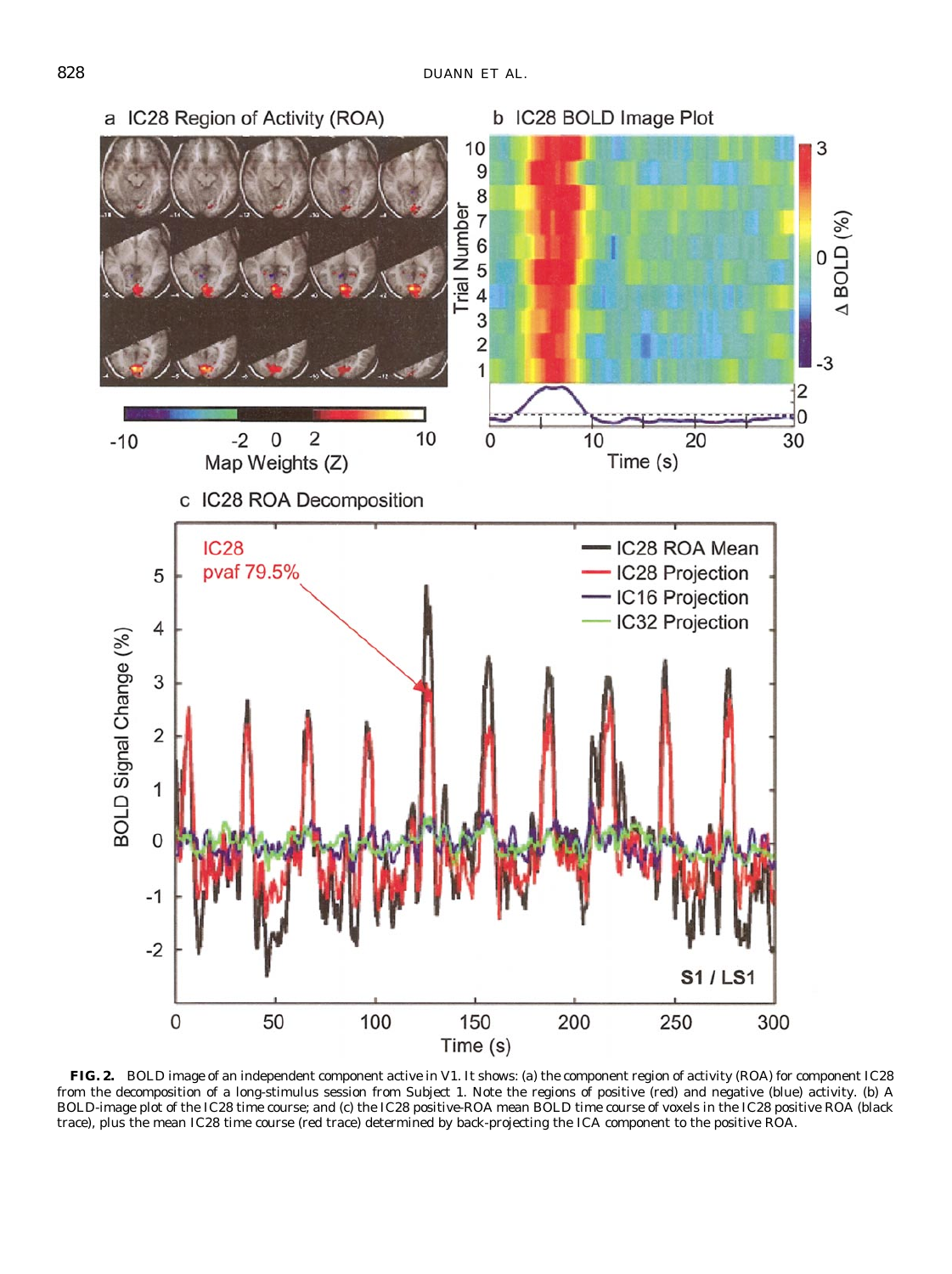

**FIG. 3.** Comparison of the V1 component time courses in the other three sessions from Subject 1. The top row shows the result in the other long-stimulus session; the middle and bottom rows show results for the two short-stimulus sessions. The left column shows the region of activity (ROA) map superimposed on the MR structural image. The right column shows the component positive ROA mean time courses in the raw data (black trace) and ROA-mean time courses of the back-projected component (red trace), and the middle column shows BOLD-image plots of the mean time course of the component activity in the positive ROA.

To determine the salience of a selected component *k* in the raw data, its mean back-projected time course over the positive ROA voxels in the original data space  $(X_{k|_{\text{ROA}}})$  was compared to the mean positive ROA time course in the raw data  $(X_{\text{ROA}})$  by computing the percentage of variance accounted for by the component *k.*

$$
PVA_k = 100 \times \bigg(1 - \frac{\text{var}(X_{\text{ROA}} - X_{k\text{ROA}})}{\text{var}(X_{\text{ROA}})}\bigg). \qquad (4)
$$

## **RESULTS**

For each session, components with positive ROAs concentrated in BA 17 and 19 were selected for further analysis. ICA returned one component in each session whose positive ROA was centered in BA17 (V1). Table 1 gives the coordinates, maximum *z* value and component index of the components with ROAs concentrated in BA 17. Figure 2a shows the component ROA and Fig. 2b the component time course plotted as a BOLD image of the V1 component in the first long-stimulus session from Subject 1 (S1/LS1). Figure 2c plots the time courses of the ROA mean (black trace) obtained by averaging the time courses of the positive-weighted voxels within the IC28 ROA (Fig. 2a, red voxels) and the three components contributing to the ROA mean (colored traces). The red trace in Fig. 2c shows the ROA mean time course of the back-projected ROA-defining component (IC28). The component accounted for 79.5% of the variance in the whole data ROA mean. Other components also contributed to the ROA mean, but not strongly; the strongest are shown in Fig. 2c as blue and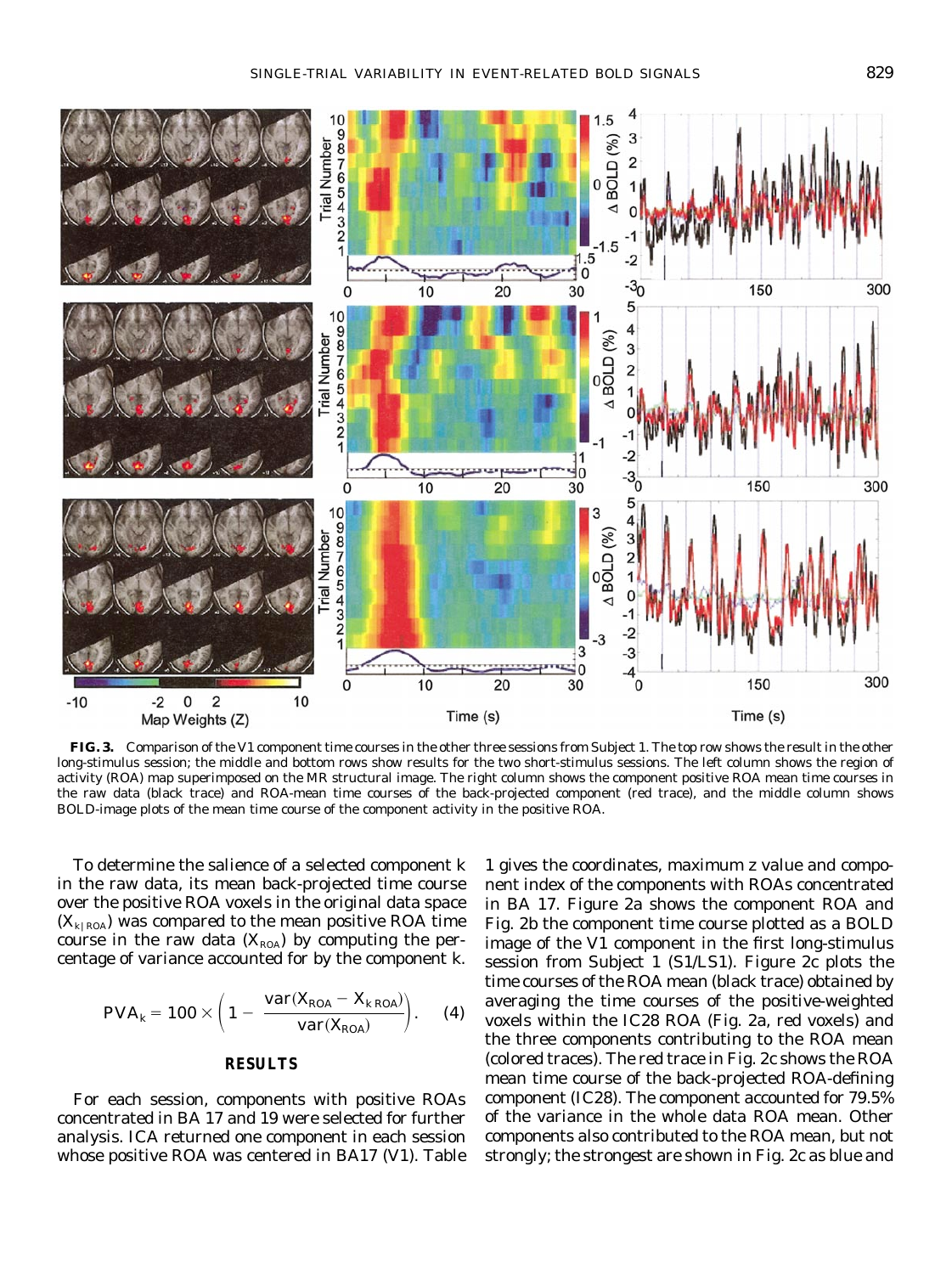green traces. To form the BOLD-image plot (Fig. 2b), the time course of the defining component (red trace) was first segmented into successive 30-s trials. The 10 trials were then smoothed using a two-trial moving average, color coded, and stacked in trial order.

The left panel of Fig. 3 shows the V1 (BA 17) component ROAs for the other three sessions from Subject 1. Within subjects, the active maps of the V1 components were nearly identical across sessions, presumably because the active area in primary visual cortex was the same in each session. Between long-stimulus sessions, the POR overlap ratio was 87.2%; between long- and short-stimulus sessions, 82.1%. However, the time courses of hemodynamic activity of these components (shown in the Fig. 3 BOLD-image plots) differed markedly across trials, sessions, and stimulus types. In later trials of both short-stimulus sessions (SS1, SS2), the V1 component time course included two major peaks separated by  $\sim$ 17 s, the latency of the second peak increasing systematically across trials. The HRs of the corresponding V1 components in the long-stimulus sessions, however, contained only one peak which had larger amplitude and longer duration than the initial peak of the short-stimulus session HRs.

The right column of Fig. 3 shows the ROA-mean time courses (black traces) together with the ROA-mean time course (red traces) of the back-projected V1 component. The V1 components contributed to each peak in the ROA means, accounting for 44.7 and 73.0% of its variance in the two short-stimulus sessions (first and second rows of Fig. 3) and 79.5 and 83.5% in the two long-stimulus sessions (Figs. 2c and 3).

Figure 4 shows the component ROA maps and BOLD-image plots of a second category of components for the same subject those active in area MT/V5 (BA 19). Again, although the active component maps were highly overlapping ( $POR = 87.4\%$ ), the time courses as shown in the BOLD-image plots varied widely across trials. Components active in MT/V5 were associated with complex and highly variable time courses not amenable to model using standard HR templates. Together, Figs. 2–4 show that HRs in different brain areas (e.g., V1 vs MT/V5) may differ markedly across trials and stimulus parameters, even in the "simplest" event-related experimental paradigm.

The top panel of Fig. 5 shows ROAs of sample V1 components from the other five subjects. The upper and lower rows of BOLD-image plots show component activity in short-stimulus and long-stimulus sessions, respectively. The location of the active pericalcarine in region varied slightly between subjects. Possibly, this arose in part from the slightly different viewing angles for the different subjects. Note that the V1 component time courses varied widely between subjects, and within sessions, across trials. For clearer presentation, the BOLD-image plots in this figure were also smoothed with a vertical two-trial moving window and were color coded individually (see color bar scales).

## **DISCUSSION**

We have shown that single-trial BOLD responses to infrequent presentations of flickering checkerboard stimuli may have time courses that vary systematically or unsystematically across stimulus parameters, visual brain areas, experimental sessions, and subjects. To visualize this variability, we introduced a new method of plotting event-related BOLD time courses, the BOLD image. BOLD-image plotting should also prove useful for plotting event-related BOLD time courses of single voxels or of arbitrary ROIs.

Infomax ICA decomposition was used to show that:

# *1. Responsive Sensory Areas May Be Similar across Sessions and Stimulus Parameters*

The brain locations of independent components active in V1 following stimulation, determined in separate ICA decompositions for each session, were highly replicable within subjects (Figs. 2–4) but differed somewhat between subjects, consistent with the report of Waldvogel *et al.* (2000) who used similar stimuli analyzed with correlational methods.

## *2. Hemodynamic Responses to Simple Stimuli Areas May Be Surprisingly Variable Even in Primary Sensory Brain Areas*

Many fMRI studies have reported that changes in the subject performance strategy, habituation, learning, or aging all can produce large spatiotemporal differences in the BOLD signals recorded from the same subject performing the same task (D'Esposito *et al.*, 1999; Williams *et al.*, 2000). Expected hemodynamic responses may even be completely missing in some trials, reducing the statistical power of fixed models or templates (Miezin *et al.*, 2000). Methods based on assumptions that HRs are reliably evoked by each stimulus, such as deconvolution approaches that identify HRs in BOLD data based on their temporal relationship to the stimulus presentation record, ignore the possibility that BOLD signals may not be the passive convolution of expected neural activity patterns with fixed HR kernels, plus Gaussian noise. Such models make questionable assumptions that the time course of brain metabolism can be predicted from the stimulus or event sequence, that the HR convolution process is static, and that noise is Gaussian.

ICA, on the other hand, makes no assumptions about either the shape of HRs or their consistency across trials. ICA does not rely on a convolutional model or assume that hemodynamic signals represent a fixed low-pass filter applied to neural activity levels. It is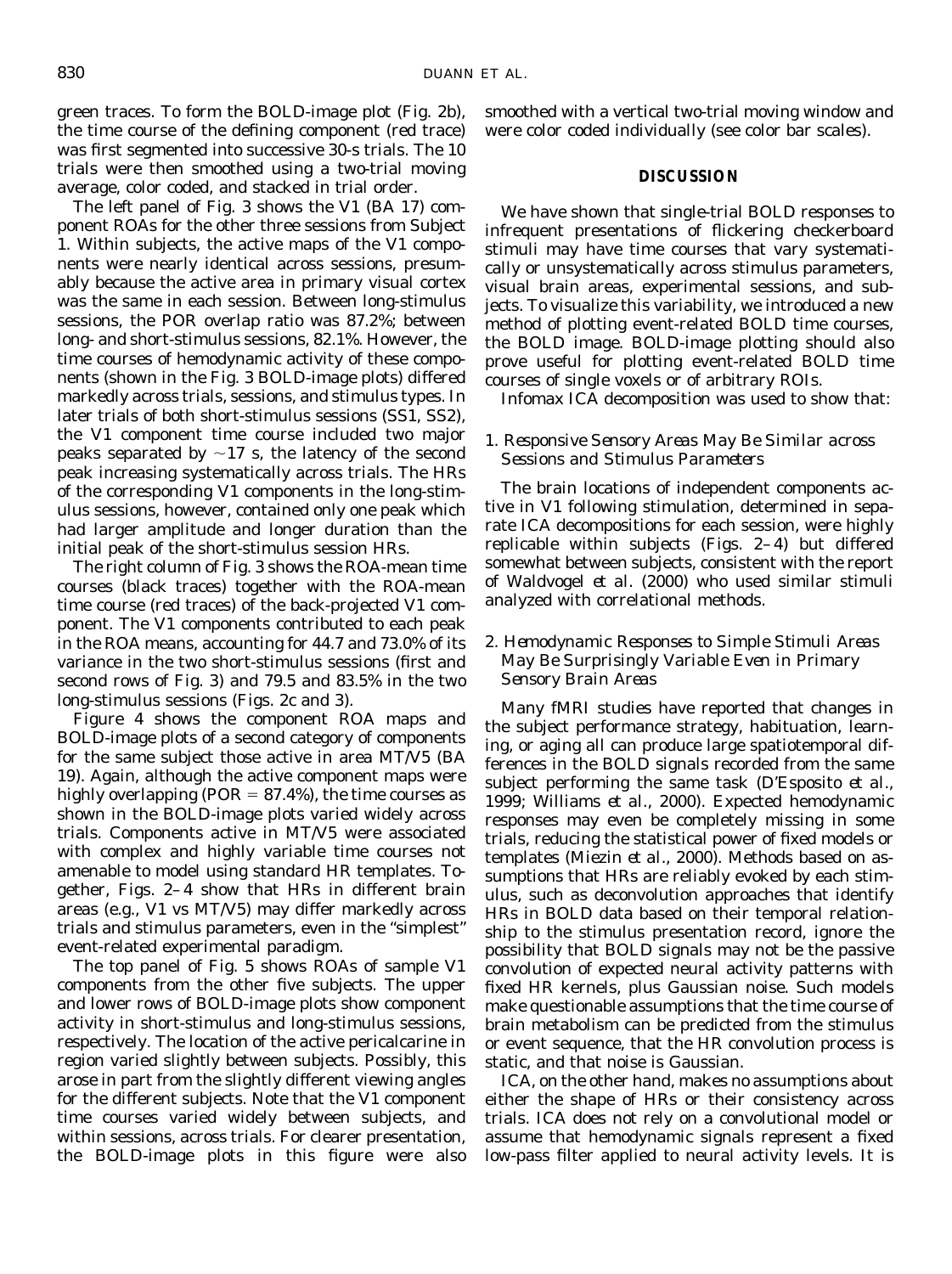able to detect and separate functional brain areas with coherent BOLD time course features in common, even if they have omitted variable or multiple-peaked HRs. Moreover, ICA works well in non-Gaussian signals.

Applied to data from short-stimulus sessions, ICA returned V1-component HRs that included two major activity peaks in many trials. In these sessions, the first peak was more or less reliably time-locked to stimulus onsets, while the second peak varied in amplitude and latency across trials, appearing mostly in later trials. In long-stimulus sessions, the HR of the V1 component contained, as initially expected, only a single peak, and this peak had larger amplitude and longer duration than the initial peak in the shortstimulus component HRs. It would have been difficult to extract these phenomena by searching through the data using a variety of expected or conceivable HR templates. The statistical power of such searches would be dissipated by their many degrees of freedom, making statistical confidence in the results low. We demonstrated, instead, a method of quantifying the contributions of independent components from regions of interest defined by component ROA.

Based on the results we present here, the sufficiency of the convolution model for analyzing sensory-driven HRs, and the quality of the results derived from it, should be reconsidered. At least the actual time courses of identified active regions should be visualized using BOLD-image plots to check for response variability not a resembling constant noise background.

# *3. Hemodynamic Responses to Visual Stimuli Can Vary Widely between Sensory Areas*

Our results (Figs. 4 and 5) show that the time courses of the V1-active and MT/V5-active components differed substantially, even within the same subject and session. In area V1 (Fig. 4), HRs with one and sometimes two major peaks were common. Time courses of MT/V5 components (Fig. 5) were far less distinct and regular. This difference appears compatible with the hierarchic organization of the visual system. In the visual M-pathway, feed-forward information flows from V1 through V2 and MT/V5 to the posterior parietal cortex. Since MT/V5 integrates activity from other brain areas for motion detection (Zeki, 1993; Rees *et al.*, 2000), its hemodynamics might be more context dependent than that in V1.

# *4. Hemodynamic Responses Can Vary between Subjects, Even in Primary Sensory Areas*

Comparison of the active component maps, BOLDimage plots, and averaged time courses for the V1 active components in Fig. 5 reveals clear between-subject HR variability in spatial location and time course of the active regions. If it is necessary to combine results in V1 or other areas for different subjects, this variability could diffuse the resulting mean spatial map and time course, leading to Type I errors. Extra caution should thus be exercised during group analysis based on active map or time course averaging. It should also be expected that the quantity and quality of HR variability should increase in nonprimary sensory areas and particularly in frontal brain areas.

# *5. Hemodynamic Responses Can Vary with Subject Strategy Changes and Attention Shifts*

Although we have no independent evidence to test such hypotheses on these data, our ICA results may have revealed unexpected changes in allocation of attention or task strategy of our subjects during the experiment. For example, although the flickering checkerboard stimuli we used sometimes triggered activation in MT/V5, in the first five trials of the shortstimulus session of Subject 5 (Fig. 4, right column) such activation was small or absent. In later trials of the same session, the stimulus-evoked activation was more substantial. Response in these trials dominated the average time course (shown below the BOLD image). This difference might reflect top-down influences such as the subject paying increasing attention to the motion aspect of the stimulus in later trials. Top-down influences, including imagery, may contribute strongly to BOLD signal variability, although evidence to confirm these influences is limited (Huettle *et al.*, 2001; Leonards *et al.*, 2001).

# *Usefulness of ICA for BOLD Signal Decomposition*

Conventional hypothesis-driven or model-based methods for analyzing fMRI data require *a priori* knowledge of the HR time courses and are not suitable for finding or measuring HRs with unknown or variable time courses. Variable HRs might be produced by several factors: by differences in the time course of blood drainage; by either deliberate or unwitting changes in subject performance strategy; by changes associated with learning or habituation; by variations in subject arousal, attention, or imagination; or by other unknown hemodynamic or artifactual processes. In such cases, ICA provides an effective data-driven method for separating the recorded BOLD signals into components accounting for activity of different brain or nonbrain processes, without relying on restrictive assumptions concerning the forms of the HR time courses or the spatial configurations of the affected brain areas.

We cannot expect, however, that ICA will always separate BOLD data into components that respect functional anatomic distinctions. As with any analysis method, the results of ICA can only be as meaningful as the goodness of fit between the method assumptions and the data. The main spatial assumption used by Infomax ICA—that small brain regions with mainly coherent BOLD time courses have substantially sepa-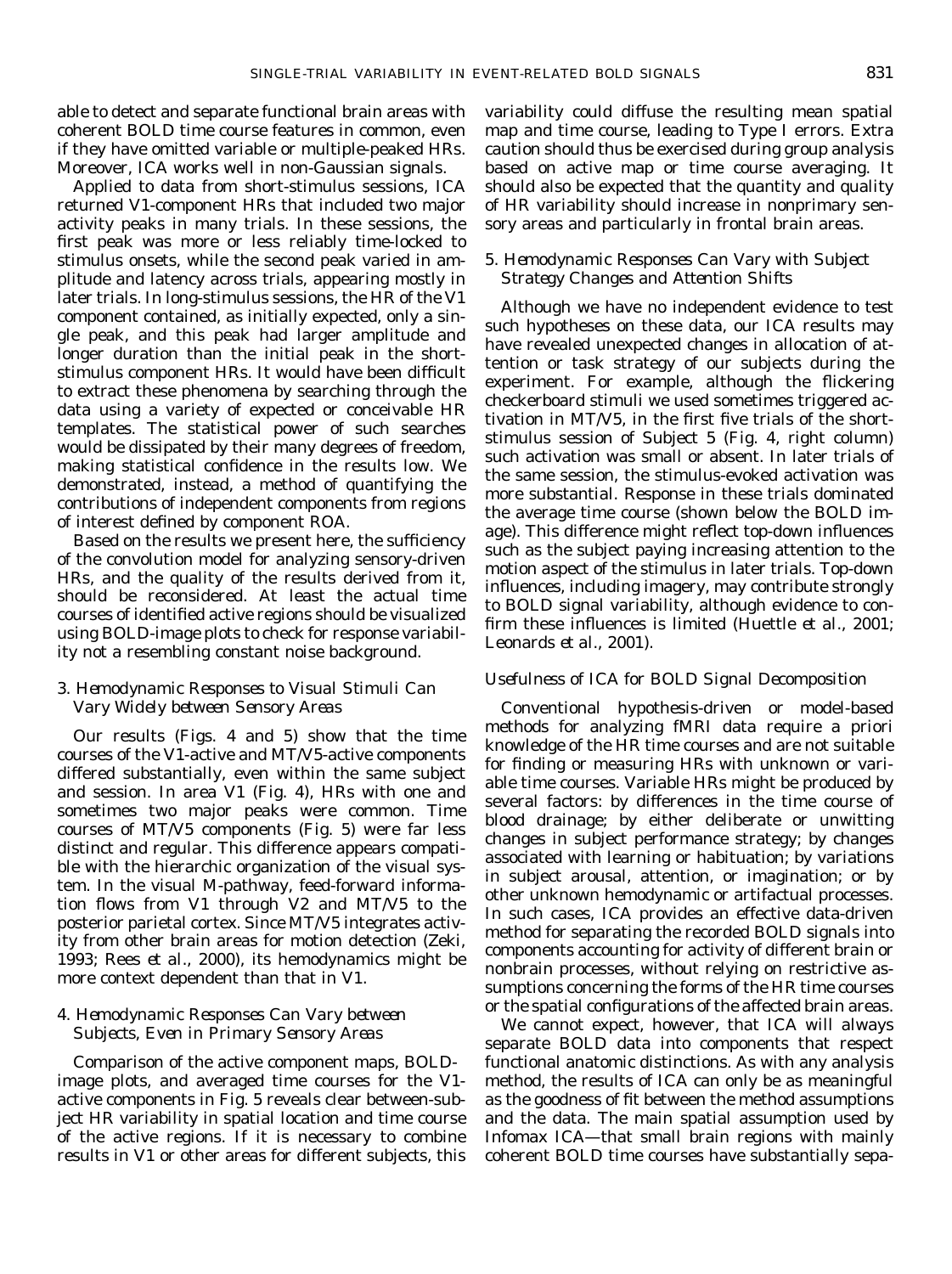

**FIG. 4.** Component ROA maps and BOLD-image plots of components active in area MT/V5 for Subject 5 in (a) a short-stimulus session and (b) a long-stimulus session.

rate locations—appears physiologically reasonable and nonrestrictive. However, if the ROA of an active functional area changes across the training data, as with learning or exposure, ICA might separate its activity into separate consistently active and transiently active components with adjacent ROAs. Similar component splitting might occur if BOLD activity saturated in the most active voxels in a component ROA. Thus, best use of ICA for BOLD signal analysis requires visualization and comparison of ICA components, best accompanied by examination of convergent behavioral or other physiological evidence. The quantitative and visualization methods presented here should be helpful in this process. MATLAB tools for computing and visualizing results of ICA BOLD decomposition are available at http://sccn.ucsd.edu.

#### **CONCLUSIONS**

We have shown that brain HRs to sensory stimuli in an unstructured perception task may be trial-, site-, stimulus-, and subject-dependent. In general, the assumption that a fixed combination of template functions can accurately map task-related brain areas and extract their time courses is questionable. Relying on template-based methods requires two leaps of faith. The first is that the temporal relationship between the task or stimulus sequence and brain metabolic activity is known in advance, allowing construction of a response template. The second is that the brain hemodynamic system acts as a static and therefore passive low-pass filter with a fixed or highly constrained impulse response.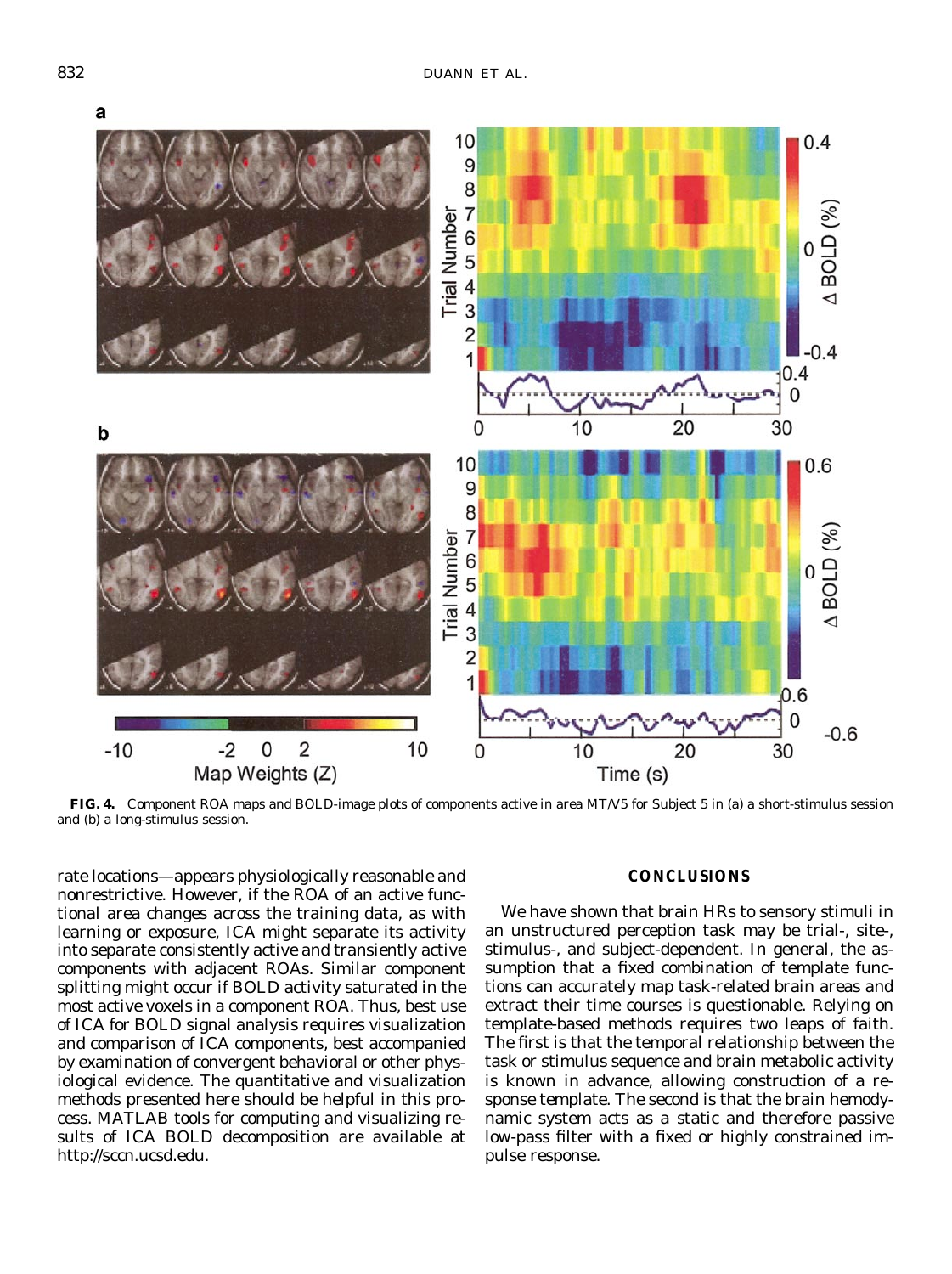

**FIG. 5.** BOLD-image plots from five other subjects. The upper block shows the V1 component ROA map. The middle block displays the component time course in the short-stimulus session, and the lower block, the component time course in the long-stimulus session.

The use of ICA can complement hypothesis-driven methods for analyzing fMRI time series: (1) ICA does not rely on *a priori* knowledge of HR time courses and can be used to detect unforeseen, time-varying-, and site-dependent HRs; and (2) ICA can be used to separate the component processes corresponding to task-related metabolic responses, non-task-related physiological phenomena, and machine and movement artifacts (McKeown *et al.*, 1998a,b; McKeown and Sejnowski, 1998).

Since ICA can identify a wide variety of time courses, it should expand the possible types of fMRI experiments that can be performed and meaningfully analyzed and interpreted. In particular, ICA might be able to reveal changes in the psychological state of subjects or patients. For example, it should aid in modeling BOLD changes tied to changes in subject performance, learning, or habituation. The exploration of nonstationary responses with ICA should allow fMRI research to consider the relationship between BOLD signal variability and shifting cognitive states that depend on motivation, arousal and intent. Although ICA reveals the complexity of BOLD signals, how best to interpret the resulting components is still unknown. Exploration of this question may play a key role in further development of functional brain imaging and analysis.

#### **ACKNOWLEDGMENTS**

This research was supported by the Swartz Foundation, the Office of Naval Research, the U.S. National Institutes of Health, the Howard Hughes Medical Institute, and the National Science Council of Taiwan and Ministry of Education of Taiwan (89BFA221401).

#### **REFERENCES**

- Aguirre, G. K., Zarahn, E., and D'Esposito, M. 1998. The variability of human, BOLD hemodynamic responses. *Neuroimaging* **8:**360– 369.
- Andino, S. L. G., de Peralta Menendez, R. G., Thut, G., Spinelli, L., Blanke, O., Michel, C. M., Seeck, M., and Landis, T. 2000. Measuring the complexity of time series: an application to neurophysiological signals. *Hum. Brain Map.* **11:**46–57
- Arfanakis, K., Cordes, D., Haughton, V. M., Moritz, C. H., Quigley, M. A., and Meyerand, M. E. 2000. Combining independent component analysis and correlation analysis to probe interregional connectivity in fMRI task activation datasets. *Magn. Reson. Imaging* **18:**921–930.
- Bandettini, P., Jesmanowicz, A., Wong, E., and Hyde, J. 1993. Processing strategies for time-course data sets in functional MRI of human brain. *Magn. Reson. Med.* **30:**161–173.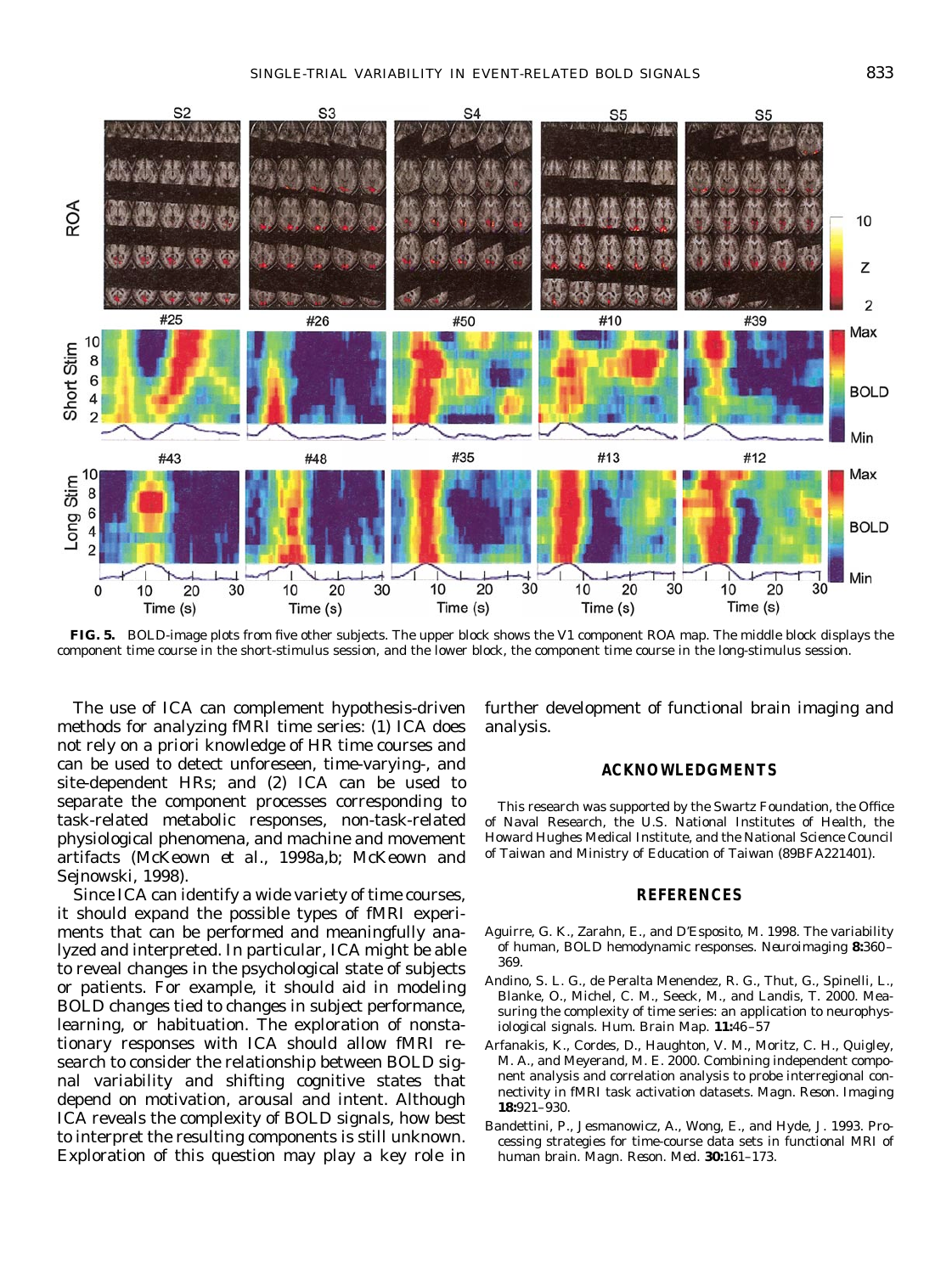- Bandittini, P. A., Kwong, K. K., Davis, T. L., Tootell, R. B. H., Wong, E. C., Fox, P. T., Belliveau, J. W., Weisskoff, R. M., and Rosen, B. R. 1997. Characterization of cerebral blood oxygenation and flow changes during prolonged brain activation. *Hum. Brain Map.* **5:**93–109.
- Bell, A. J., and Sejnowski, T. J. 1995. An information-maximization approach to blind separation and blind deconvolution. *Neural Comput.* **7:**1129–1159.
- Buckner, R. L. 1998. Event-related fMRI and the hemodynamic response. *Hum. Brain Map.* **6:**373–377.
- Buckner, R. L., Koutstaal, W., Schacter, D. L., Wagner, A. D., and Rosen, B. R. 1998a. Functional–anatomic study of episodic retrieval using fMRI. I. Retrieval effort versus retrieval success. *NeuroImage* **7:**151–162.
- Buckner, R. L., Koutstaal, W., Schacter, D. L., Dale, A. M., Rotte, M., and Rosen, B. R. 1998b. Functional–anatomic study of episodic retrieval. II. Selective averaging of event-related fMRI trials to test the retrieval success hypothesis. *NeuroImage* **7:**163–175.
- Calhoun, V. D., Adali, T., Pearlson, G. D., and Pekar, J. J. 2001. Spatial and temporal independent analysis of functional MRI data containing a pair of task-related waveforms. *Hum. Brain Map.* **13:**43–53.
- Clare, S., Humberstone, M., Hykin, J., Blumhardt, L. D., Bowtell, R., and Morris P. 1999. Detection activations in event-related fMRI using analysis of variance. *Magn. Reson. Med.* **42:**1117–1122.
- Dale, A. M. 1999. Optimal experimental design for event-related fMRI. *Hum. Brain Map.* **8:**109–114.
- D'Esposito, M., Zarahn, E., Aguirre, G. K., and Rypma, B. 1999. The effect of normal aging on the coupling of neural activity to the bold hemodynamic response. *NeuroImage* **10:**6–14.
- Frahm, J., Merboldt, K., Hanicke, W., Klenschmidt, A., and Boecker, H. 1994. Brain or vein oxygenation or flow? On signal physiology in functional MRI of human brain activation. *NMR Biomed.* **7:**45–53.
- Friston, K. J. 1995. Commentary and opinion. II. Statistical parametric mapping: Ontology and current issues. *J. Cereb. Blood Flow Metab.* **15:**361–370.
- Friston, K. J., Ashburner, J., Frith, C., Poline, J.-B., Heather, J., and Frachowiak, R. 1995. Spatial registration and normalization of images. *Hum. Brain Map.* **2:**165–189.
- Friston, K. J. 1997. Imaging cognitive anatomy. *Trend Cogn. Sci.* **1:**21–27.
- Friston, K. J., Fletcher, P., Josephs, O., Holmes, A., Rugg, M. D., and Turner, R. 1998. Event-related fMRI: Characterizing differential responses. *NeuroImage* **7:**30–40.
- Genovese, C. R., Noll, D. C., and Eddy, W. F. 1997. Estimating test–retest reliability in fMRI I. *Mag. Reson. Med.* **38:**497–507.
- Girolami, M. 1998. An alternative perspective on adaptive independent component analysis algorithms. *Neural Comput.* **10:**2103–2114.
- Gjedde, A. 1997. The relation between brain function and cerebral blood flow and metabolism. In *Cerebrovascular Diseases.* Lippincott-Raven, Philadelphia.
- Hendrickson, A. E., and White, P. O. 1966. A method for the rotation of higher-order factors. *Br. J. Math. Stat. Psychol.* **19:**97–103.
- Huettel, S. A., Güzeldere, G., and McCarthy, G. 2001. Dissociating the neural mechanisms of visual attention in change detection using functional MRI. *J. Cogn. Neurosci.* **13:**1006–1018.
- Josephs, O., Turner, R., and Friston, K. 1997. Event-related fMRI. *Hum. Brain Map.* **5:**243–248.
- Jung, T.-P., Makeig, S., McKeown, M. J., Bell, A. J., Lee, T.-W., and Sejnowski, T. J. 2001a. Imaging brain dynamics using independent component analysis. *Proc. IEEE* **89:**1107–1122.
- Jung, T.-P., Makeig, S., Westerfield, M., Townsend, J., Courchesne, E., and Sejnowski, T. J. 2001b. Analysis and visualization of single-trial event-related potentials. *Hum. Brain Map.* **14:**166–185.
- Kansaku, K., Kitazawa, S., and Kawano, K. 1998. Sequential hemodynamic activation of motor areas and the draining veins during finger movements revealed by cross-correlation between signals from fMRI. *NeuroReport* **9:**1969–1974.
- Kruggel, F., and von Cramon, D. Y. 1999a. Modeling the hemodynamic response in single-trial functional MRI experiments. *Magn. Reson. Med.* **42:**787–797.
- Kruggel, F., and von Cramon, D. Y. 1999b. Temporal properties of the hemodynamic response in functional MRI. *Hum. Brain Map.* **8:**259–271.
- Kwong, K., Belliveau, J., Chesler, D., Goldberg, I., Weisskoff, R., Poncelet, B., Kennedy, D., Hoppel, B., Cohen, M., Tunner, R., Cheng, H.-M., Brady, T., and Rosen, B. 1992. Dynamic magnetic resonance imaging. *Proc. Natl. Acad. Sci. USA* **89:**5675–5679.
- Lancaster, J. L., Woldorff, M. G., Parsons, L. M., Liotti, M., Freitas, C. S., Rainey, L., Kochunov, P. V., Nickerson, D., Mikiten, S. A., and Fox, P. T. 2000. Automated Talairach Atlas labels for functional brain mapping. *Hum. Brain Map.* **10:**120–131.
- Lee, A., Glover, G., and Mayer, G. 1995. Discrimination of large venous vessels in time-course spiral blood-oxygenation-dependent magnetic resonance function neuroimaging. *Magn. Reson. Med.* **33:**745–754.
- Lee, T.-W., Girolami, M., and Sejnowski, T. J. 1999. Independent component analysis using an extended infomax algorithm for mixed sub-Gaussian and super-Gaussian sources. *Neural Comput.* **11:**609–633.
- Leonards, U., Sunaert, S., Van Hecke, P., and Orban, G. A. 2001. Attention mechanisms in visual search—An fMRI study. *J. Cogn. Neurosci.* **12:**61–75.
- Makeig, S. *et al.* 1998. *MATLAB Toolbox for Independent Component* Analysis. http://www.cnl.salk.edu/~scott/ica.html.
- Makeig, S., Westerfield, M., Jung, T.-P., Covington, J., Townsend, J., Sejnowski, T. J., and Courchesne, E. 2000. Functionally independent components of the late positive event-related potential during visual spatial attention. *J. Neurosci.* **19:**2665–2680.
- McKeown, M. J., Jung, T.-P., Makeig, S., Brown, G. G., Lee, T.-W., Kindermann, S. S., and Sejnowski, T. J. 1998a. Spatially independent activity patterns in functional MRI data during the Stroop color-naming task. *Proc. Natl. Acad. Sci. USA* **95:**803–810.
- McKeown, M. J., Makeig, S., Brown, G. G., Jung, T.-P., Kindermann, S. S., Bell, A. J., and Sejnowski, T. J. 1998b. Analysis of fMRI data by blind separation into independent spatial components. *Hum. Brain Map.* **6:**160–188.
- McKeown, M. J., and Sejnowski, T. J. 1998. Independent component analysis of fMRI data: Examining the assumptions. *Hum. Brain Map.* **6:**368–372.
- Mckeown, M. J. 2000. Detection of consistently task-related activations in fMRI data with hybrid independent component analysis. *NeuroImage* **11:**24–35.
- Menon, R. S., Luknowsky, D. C., and Gati, J. S. 1998. Mental chronometry using latency-resolved functional MRI. *Proc. Natl. Acad. Sci. USA* **95:**10902–10907.
- Miezin, F. M., Maccotta, L., Ollinger, J. M., Peterson, S. E., and Buckner, R. L. 2000. Characterizing the hemodynamic response: Effects of presentation rate, sampling procedure, and the possibility of ordering brain activity based on relative timing. *NeuroImage* **11:**735–759.
- Moeller, J., and Strother, S. 1991. A regional covariance approach to the analysis of functional pattern in positron emission tomography data. *J. Cereb. Blood Flow Metab.* **11:**A121–A135.
- Moritz, C. H., Haughton, V. M., Cordes, D., Quigley, M., and Meyerand, M. E. 2000. Whole-brain functional MR imaging activation from a finger-tapping task examined with independent component analysis. *Am. J. Neuroradiol.* **21:**1629–1635.
- Ogawa, S., Tank, D., Menon, R., Ellermann, J., Kim, S., Merkle, H.,